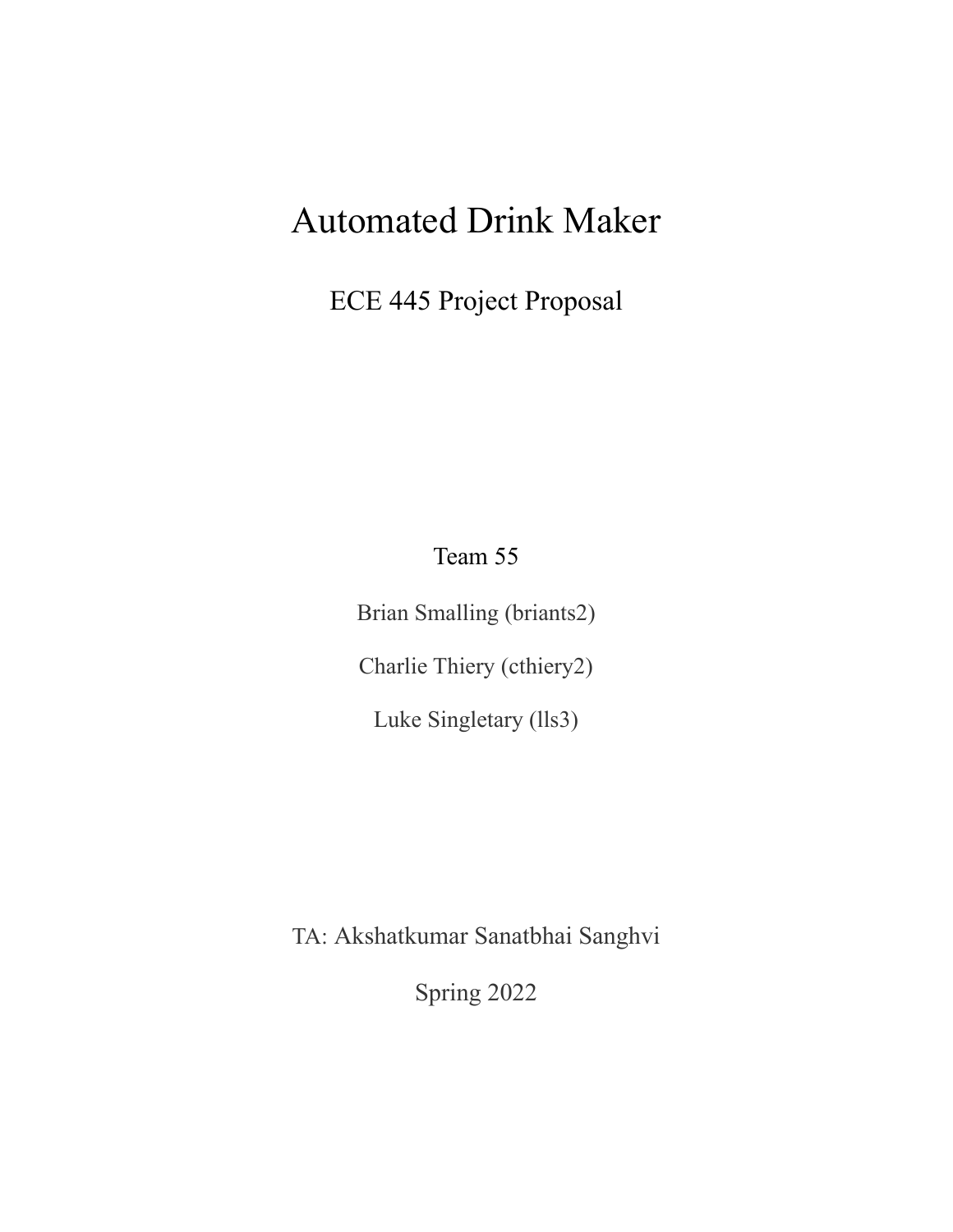## **Introduction**

## Problem:

In many industries, staffing has become a huge problem due to covid, and no area has been impacted more so than the restaurant industry. Even before covid, restaurants would have staffing shortages due to the limited number of people in the job pool, poor retention of these employees, and lack of motivation<sup>[1]</sup>. Now these problems are even worse due to the pandemic, and these businesses are suffering because of it. The wait times are now much longer at these establishments, and once loyal customers are leaving unsatisfied. This leads to bad reviews and less repeat customers, which severely hurts a company's income in these already tough times. For this reason, a lot of restaurants have permanently closed because of bankruptcy. Something has to change to fix this problem.

#### Solution:

Our team has come up with the idea to make a remotely operated autonomous drink maker. This will allow the waiter to put drink orders in while at the table and will free up time for them to help other customers in this new found free time. With this the problem of extremely long wait times at restaurants will be greatly reduced.

- 1. The remote control for the device will use bluetooth to communicate with the receiver, which will then tell the device's microcontroller which drink it will be making.
- 2. Once the process is started, a series of three motors will be used to move an arm to pick up a cup from a stack and then load it onto the conveyor belt.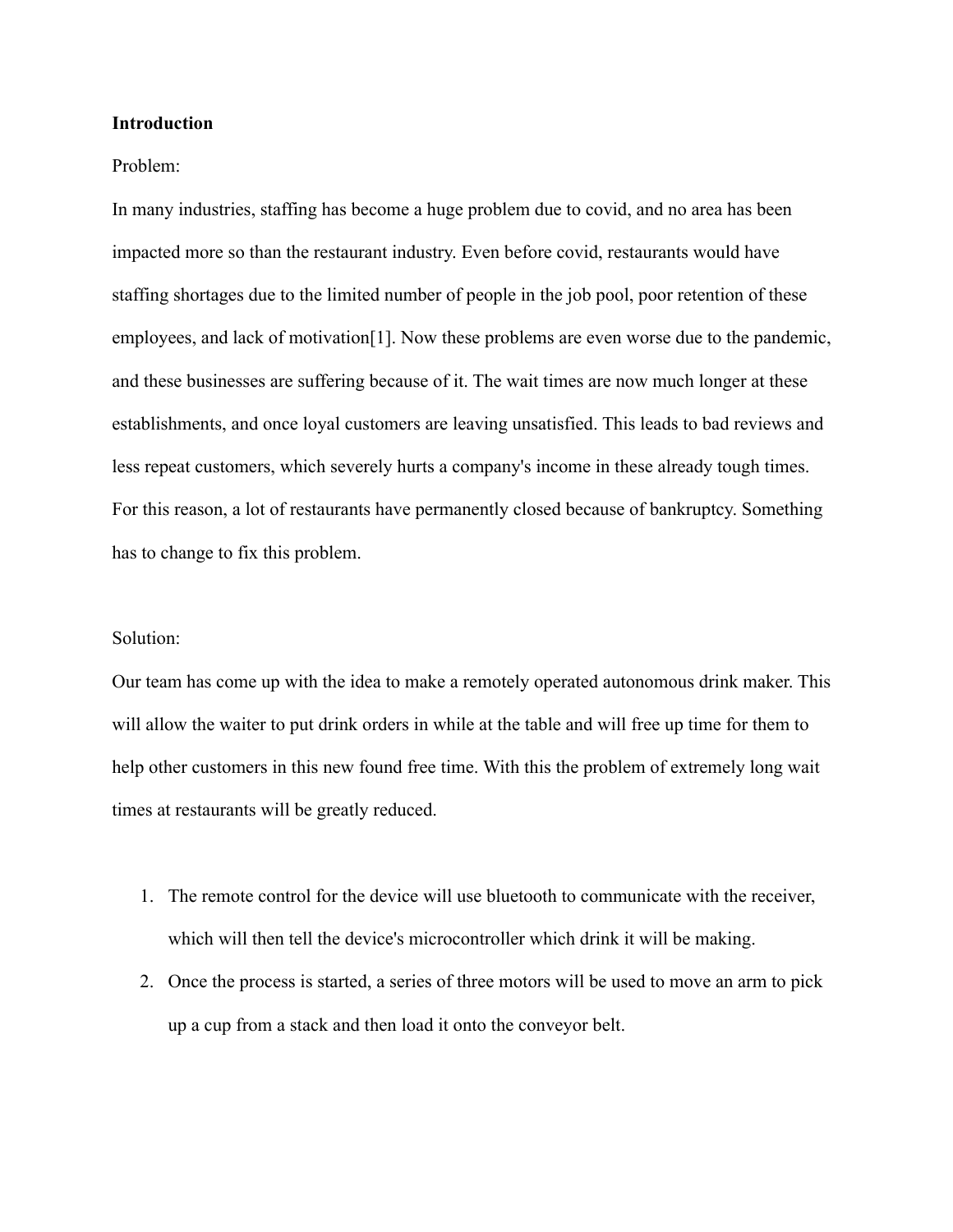- 3. The conveyor belt will be controlled by the microcontroller and a photosensor in conjunction. The photo sensor will inform the microcontroller when the cup is in place and then when filling is complete the conveyor will move the cup to the unloading area.
- 4. The filling system for the machine will be a gravity fed dispenser that will be operated by four solenoid valves. These valves will be connected to the microcontroller to make sure they are being operated correctly. The microcontroller will be incharge of the timing for the motors so that each cup is given the exact same amount of liquid.
- 5. The microcontroller for this device will be in charge of controlling the precise timing that will be needed for each component of our project. It will also be responsible for dispensing the correct drink.
- 6. The bluetooth device for our project will have a receiver to relay the data from the remote to the microcontroller, and a sender that will be transmitting the input from the buttons on the remote

Visual Aid:

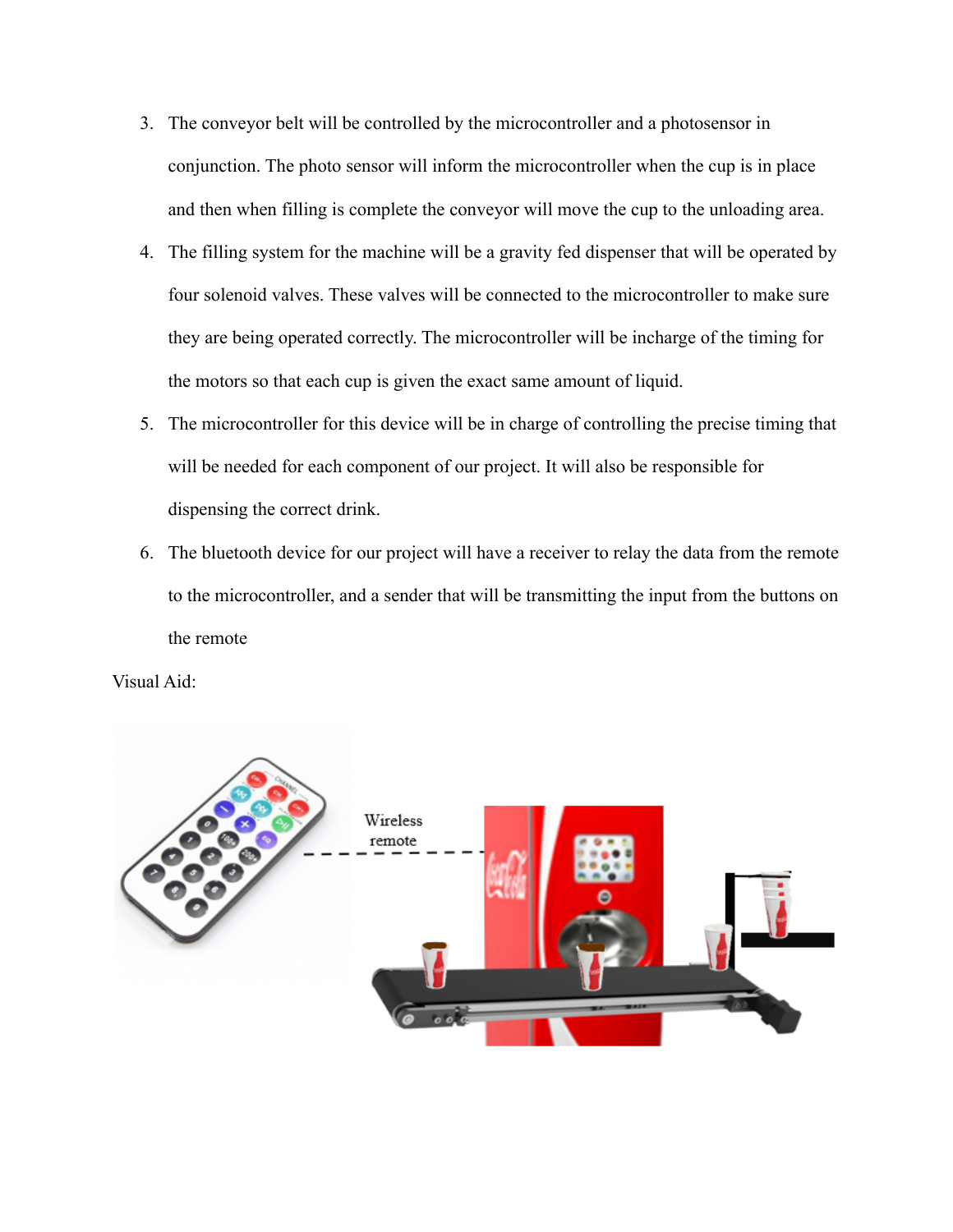High Level Requirements:

- 1. Pick up and place cups onto the conveyor belt.
- 2. Conveyor belt moves cup under the nozzle.
- 3. Machine dispenses the correct amount of the chosen soda at the right time.
- 4. Remote can control the machine and which soda is dispensed.

# **Design**

Block Diagram:



Subsystem Overview: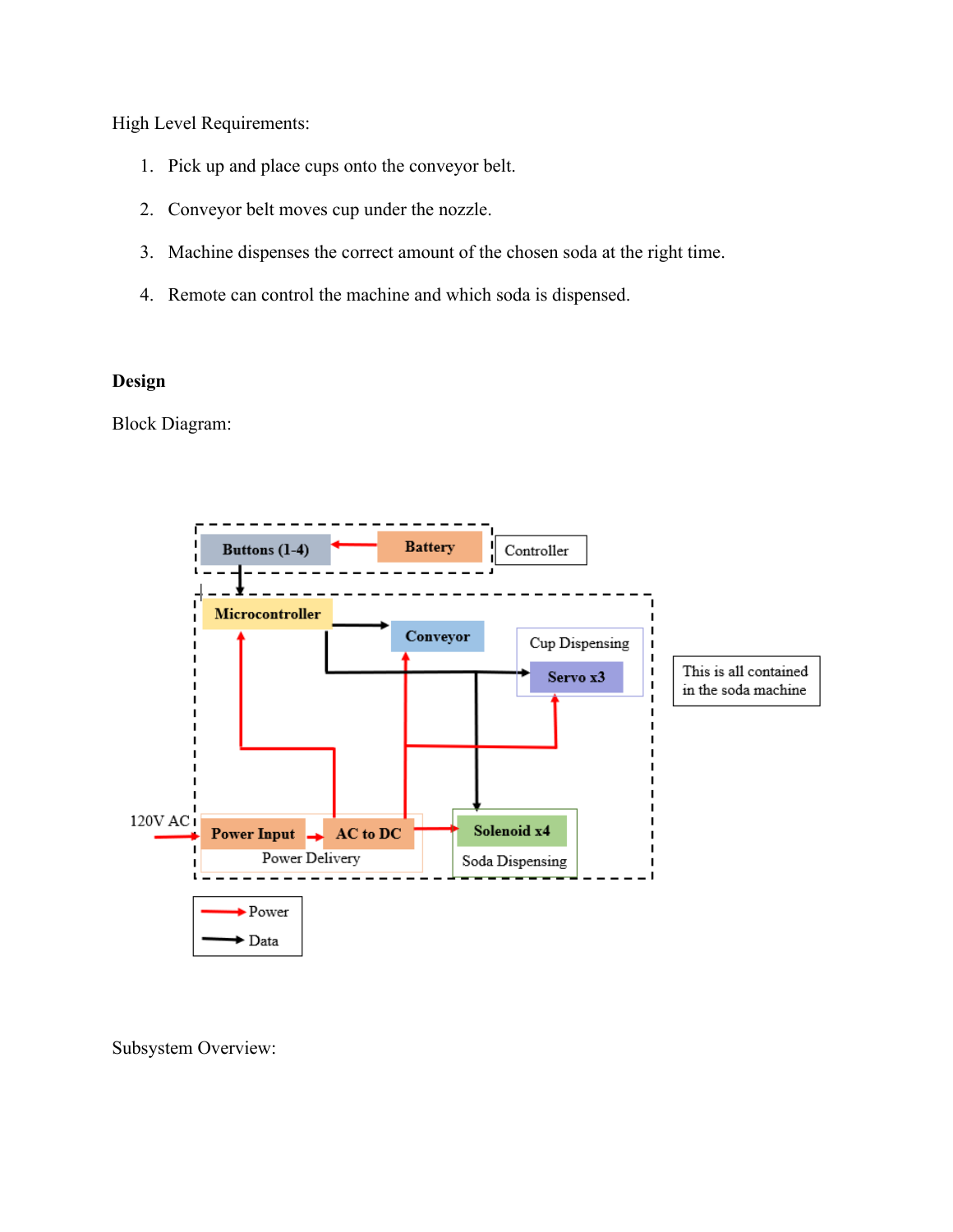- 1. The power delivery subsystem's purpose is to provide power to the actual soda machine. It consists of a power input to take 120V AC from a wall outlet. It then is paired with a device to change the AC input to DC output for the rest of the components in the machine to run off of.
- 2. The controller subsystem is detached from the machine so it has its own power source in the form of a battery housed inside the controller. The other main component housed inside the controller is the four buttons, one button per drink in our machine. The buttons send data via Bluetooth to the microcontroller housed inside the soda machine.
- 3. The microcontroller gets power from the power delivery subsystem and receives data from the controller. It uses that data to determine when to dispense a cup, when to move the conveyor, and when to dispense the soda. It will be the brain of the machine and have a hand in every aspect of it short of the power delivery.
- 4. The cup dispensing subsystem has power given to it in order to run the 3 planned servo motors needed to have the cups be dispensed properly. There will be a motor arm that will move in order to grab cups off of a stack of them. It will then move these cups over to the conveyor belt to move through the process.
- 5. The conveyor belt will take data from the microcontroller in order to know when it should start moving. It will start moving after the cup has been placed on it and the arm has gotten out of the way. It will then move the cup underneath the soda fountain waiting for the proper amount of soda to be dispensed. After the soda has stopped, it can then commence moving the cup to the end of the track waiting for it to be taken by the user.
- 6. The soda dispensing subsystem is the final one. It takes power, data from the microcontroller, and uses solenoids, in order to dispense soda into the cup placed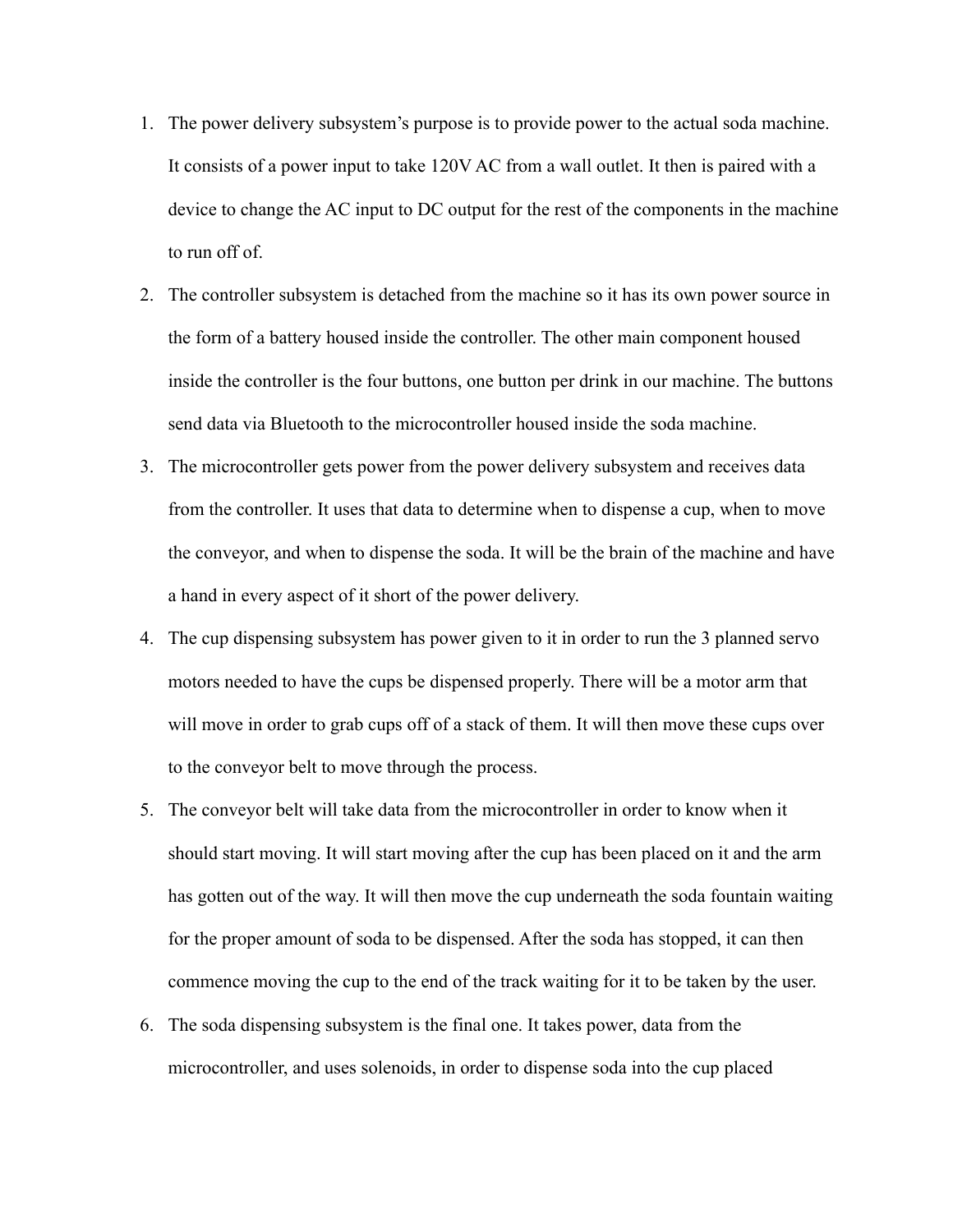underneath it by the conveyor belt. There will be a timer in order to know when the solenoids should turn off to stop dispensing the soda. There are planned to be four solenoids total, one for each drink planned to be inside the soda machine.

Subsystem Requirements:

- 1. The cup dispenser must grab the top cup and attach to it so that it can move it. Next, it has to lift the cup out of the stack so it can move it around without knocking the rest over. It then has to swing the cup around so that it can place it on the conveyor belt. Finally, it has to lower and release the cup onto the belt so that it can be filled with a drink. It resets to a home position after that. All the movement will be done by servos controlled by the microcontroller.
- 2. The conveyor belt must move the cups to the correct positions at the correct time. A cup will be placed on it by the cup dispenser, and from there the conveyor has to move the cup under the nozzle to have soda dispensed into it. After it is filled, the cup moves further along the belt and is led to a dispatch area.
- 3. The soda dispenser must be able to sense a cup when it comes near, and begin to dispense the correct soda into the cup. The microcontroller needs to know which soda to dispense, and then open a valve to allow the correct amount of soda into the cup so that it is full but not overflowing.
- 4. We must be able to use a controller to make the machine work. There will be 4 buttons on the controller, each one describing a different drink. When a button is pressed, a cup must be grabbed, moved to the dispenser, filled with the chosen soda, and then moved along to be picked up.

Tolerance Analysis: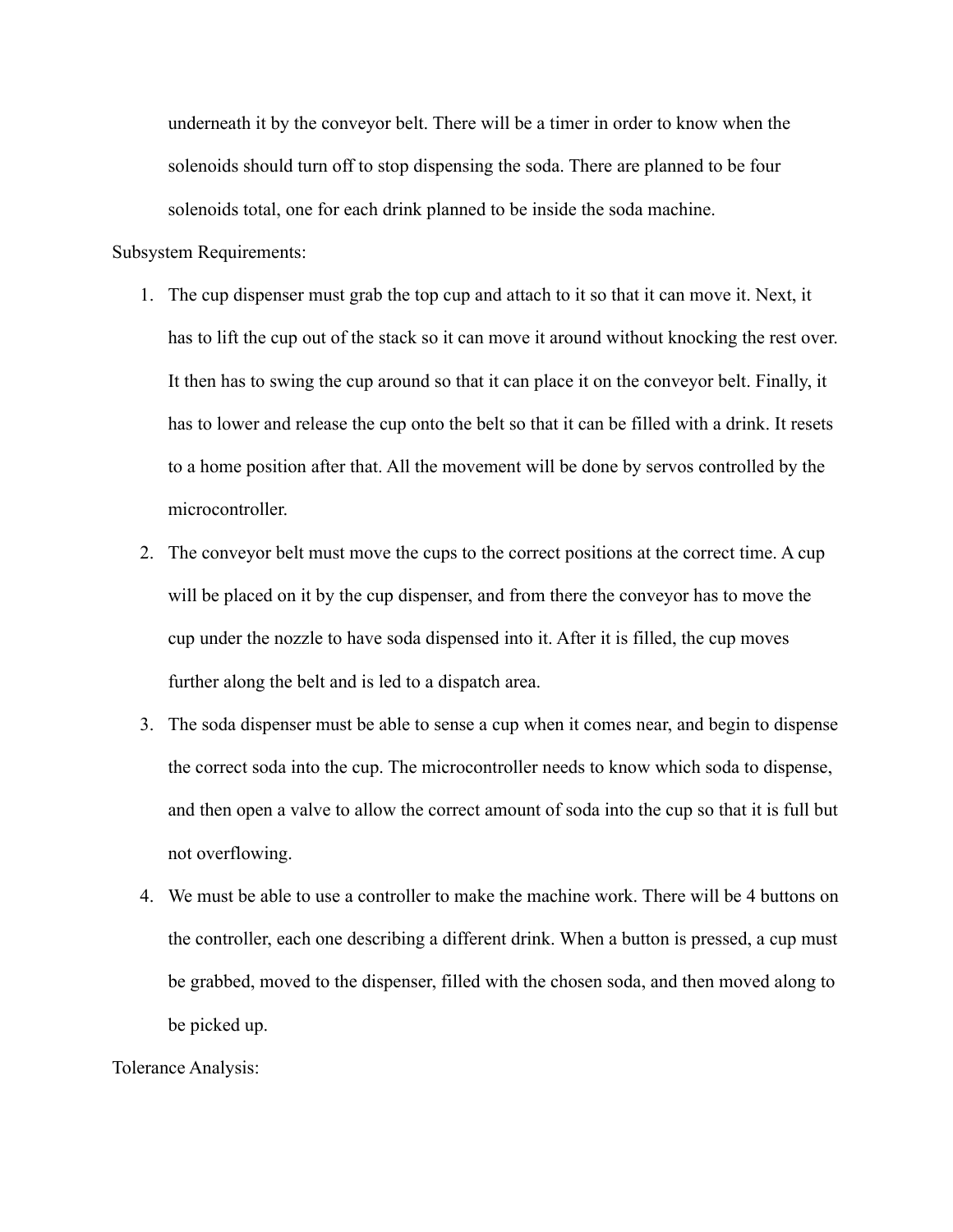There are a lot of aspects to this project that could break the whole thing. If the remote doesn't work, we won't be able to dispense any soda. If the cup dispenser doesn't work, we won't have any cups to fill. If the conveyor doesn't work, the cups won't be in position to be filled by the machine. If the dispenser doesn't work, we may overfill the cup or not fill it enough. We could also dispense the wrong drink, which would also be a failure.

The vast majority of these errors will be solved with proper coding. A lot of it comes down to timing, which electronics can do very well when designed correctly. Making sure this works will be the hardest part of the project, but we are confident that it will be done.

## **Ethics and Safety**

There are a few safety concerns with making a machine like ours. First of all, it will need to be cleaned periodically, so that bacteria doesn't grow inside. We can do this by running warm, soapy water through the machine to flush out any leftover drink, and clean the tubing too. The dispenser also has moving parts that can create a pinch point. This can be partially combated by shrouding moving parts like servos, but the exterior will still move. However, since it is an autonomous machine, people shouldn't need to be around while it is moving. Warning labels will be applied in case though, so that people are aware of the pinching dangers. We will also have electronics around liquids, so those will be waterproofed as well to prevent short circuits and shock hazards.

We will be following the IEEE code of ethics in all ways possible. We will design our machine to be safe and not cheap, to protect the users from harm when operating the device. We will seek assistance when necessary, and credit all help which we receive. We will hold each